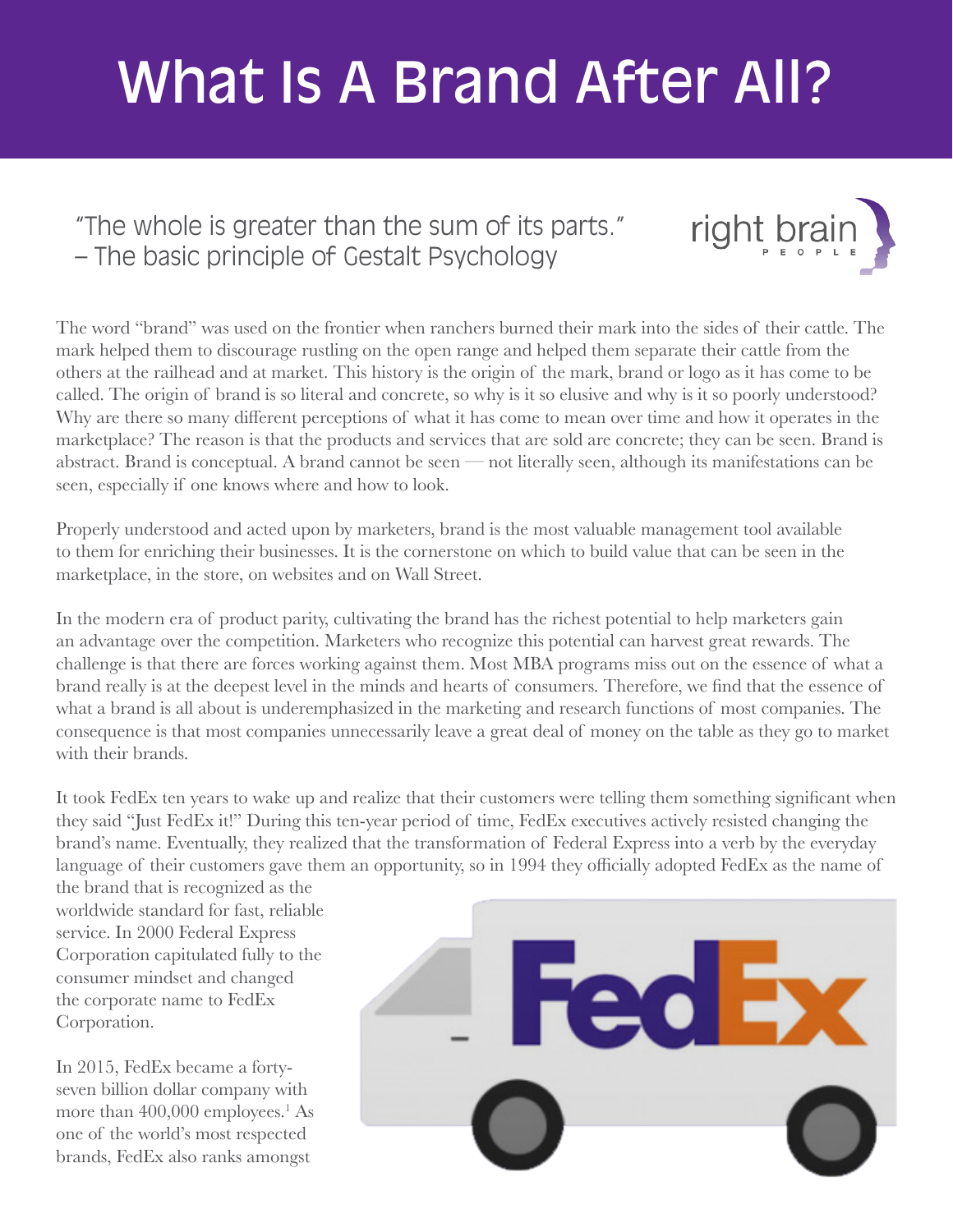the most trusted and admired employers. With a broad portfolio of integrated transportation, e-commerce and business supply chain solutions, the company "lives to deliver" focusing on its core business—the package delivery network it launched in 1973, that now spans six continents and more than 210 countries.



As an example of how the company is constantly working to understand its brand and nurture it, FedEx commissioned an in-depth study by the Stanford Research Institute (SRI) on the concept of Access.<sup>2</sup> In the marketplace of ideas, Access is a very big idea. Ponder its opposite. Consider not having Access to the things that most business people now take for granted: a good education, clean water, health care, a computer, a telephone, reliable transportation, the Internet, etc. Access is a universal concept, critically important and profoundly applicable to every individual, business and nation. Without Access to the things that people need, they feel that they cannot and will not succeed. But when the reverse is true, all sorts of possibilities emerge; hope flourishes and lives are transformed. To quote FedEx Chairman Fred Smith: "At FedEx what we provide for our customers is something greater than logistics or transport. Ultimately, what we provide is Access."

The SRI Access study has been publicized and it is capturing the attention and imagination of business, social and political thought leaders from both emerging and developed nations. It is helping the leaders of these nations see a direct link between Access to essential services and a country's annual Gross Domestic Product (GDP). By helping a nation identify the components of superior Access, leaders can work toward developing the infrastructure needed to improve Access for all of their citizens, including businesses and consumers. And FedEx stands ready to facilitate the process.

While UPS, DHL, Deutsche Poste and other competitors may claim that they too provide Access, they are actually playing catch-up to the leadership position FedEx has already staked out and claimed for itself. Meanwhile FedEx is elevating its position in the minds of customers, businesses and thought leaders worldwide as a clarion voice for why improving Access to a global economy is critical. After all, what good is a global economy, if its citizens have little or no Access to it? According to Chairman Smith, "Access encourages new businesses, expands consumer choice, and increases our awareness of the greater world and the greater good."

In this way FedEx has articulated its brand vision for all to see. As a result FedEx has the potential to emerge globally as the true market leader in the overnight package delivery industry — even in markets where it is not yet dominant.

# So, what is a brand after all?

A brand is built upon the connection between the attributes of the product and the experience the consumer has buying and using the product. It is based on the difference between the literal product and what people are actually buying in terms of emotional benefits. The FedEx brand is not just the planes and trucks and employees. No matter how efficient and productive the equipment and people are, these things are just the price of being in business. FedEx is not just a company that delivers packages overnight no matter how well it delivers this service. All of these things are concrete and literal. They are all left-brain. These things are necessary for the FedEx brand to exist. But if you look at each piece individually, you will never understand what makes the FedEx brand resonate with people. These components are not enough for the brand to spring forth. The brand is greater than the sum of its parts. It is not tangible, but it is nonetheless real because it is meaningful emotionally to the consumer.

The essence of a brand is always understood by the answer to the question: "What business are you really in?" For example, FedEx is not merely in the business of providing overnight shipping services. The company is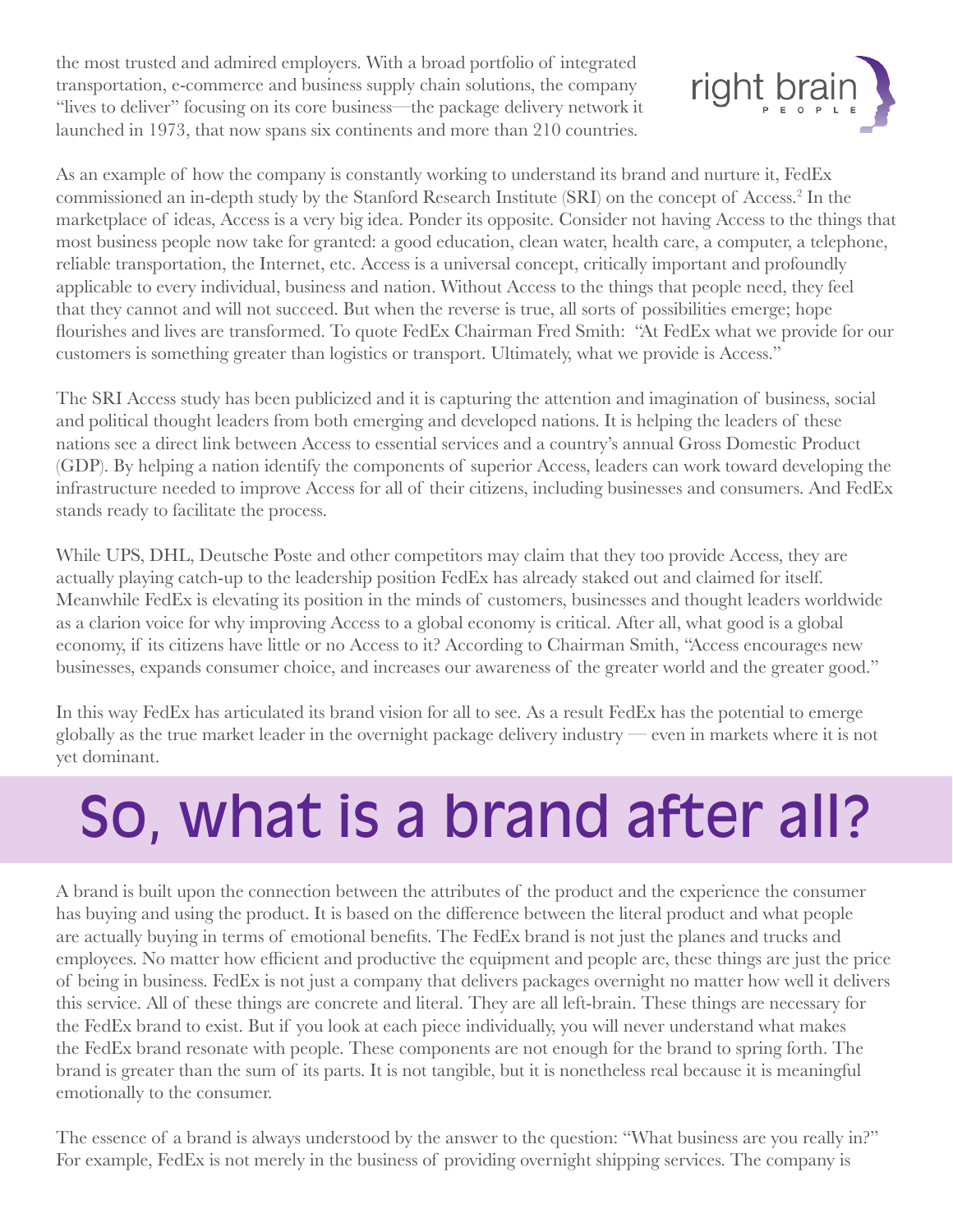really in the business of providing customers with reassurance and peace of mind. The emotional benefits a company / brand / product fulfills defines the business a company is really in. Those emotional benefits are what its brand is all about. Most companies do not have an answer to the question of what business they are really in. And that is why there is so much confusion over what a brand really is. The



way to discover the answer is to delve into the mind of the consumer and understand at an emotional level what motivates people to buy.

When stumbling into an elusive concept like brand, it is helpful, in fact necessary, to understand what it is not. With that understanding firmly in place, a meaningful definition can be formulated.

#### Here are some of the things that a brand is not:

- Brand is not a logo
- Brand is not a name
- Brand is not a theme line
- Brand is not the advertising

These things may be part of a brand, but they are certainly not equivalent to the brand. They simply do not capture the heart of what a brand means to people, yet all four are confused with brand and melded into it every day.

There are many dimensions and concepts that are related to brand that marketers talk about. These dimensions overlap with one another. Different marketers mean different things by them and so there is no unanimity and much confusion. Some marketers even mistakenly equate one or more of them to brand.

#### Here are some of the dimensions that marketers talk about:

- Brand awareness
	- Unaided
	- § Aided
- Brand image
- Brand attributes
- Brand equity
- Brand loyalty
- Brand identity
- Brand essence
- Brand character
- Brand position
- Brand value
- Brand touch points
- Brand steward
- Brand manager
- Brand management
- Brand extension

Two others come to mind — dimensions that have come into more common usage recently as more attention is being paid to brand. They are:

- Brand language
- Brand promise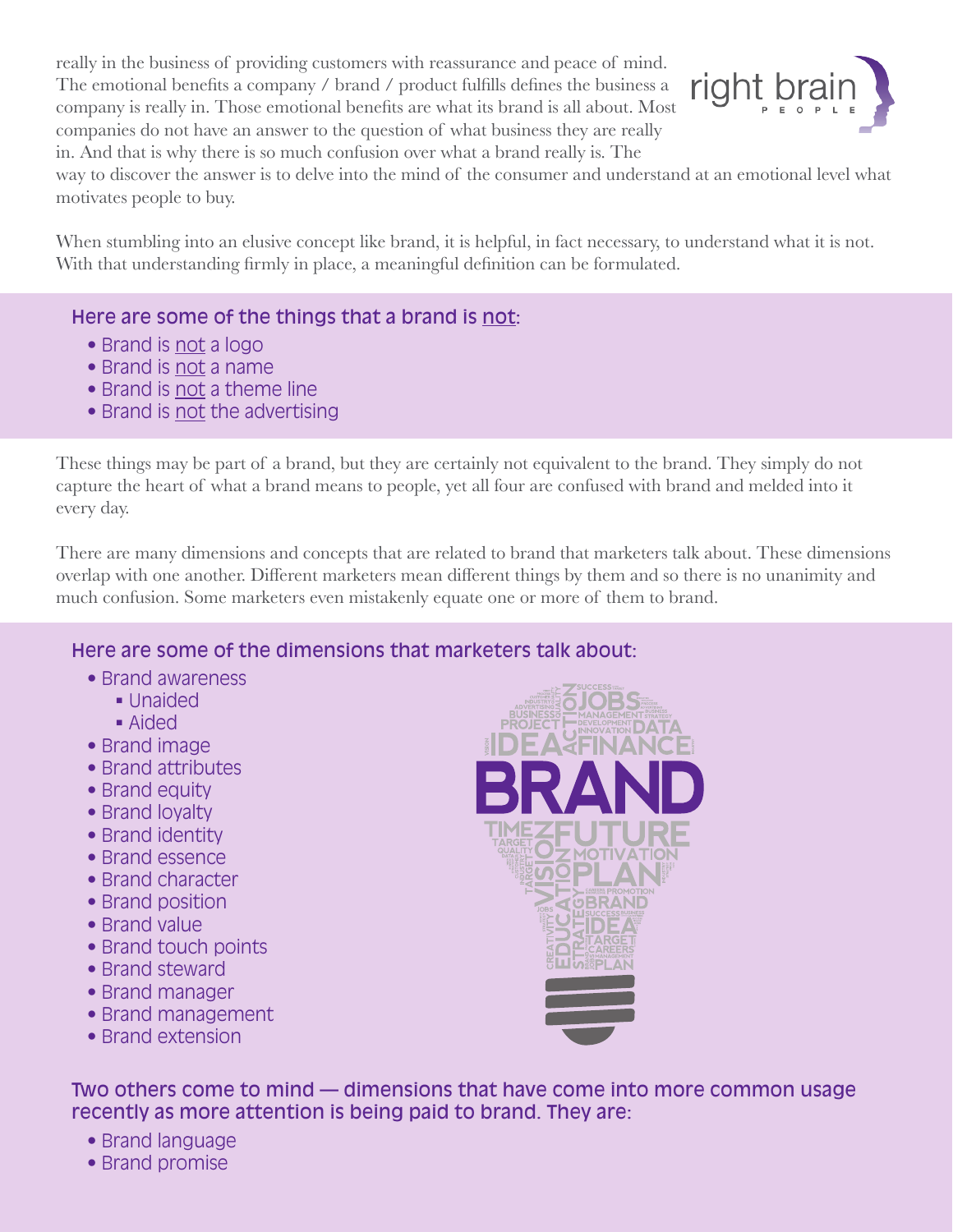The proliferation of language about brand indicates a lot of concern and interest in brand, but there are so many terms that the core of what a brand is all about gets lost all too often in the chatter — chatter which often becomes a cacophony of words and phrases without depth and understanding.



When brand is understood at its core, it becomes the primary engine for leveraging a business. Therefore, brand is not or should not be "owned" by marketing.

### The best brands, the ones with the most value in the marketplace, are directed by the CEO, not by the marketing department.

Jack Welch is half right about the job of the CEO. As he defines it, the job of the CEO is to hire and develop the best possible people. But, he missed the other half of the job! It is to make sure that the people he hires nourish the company brands for which they are responsible. Group VPs and Directors cannot "subcontract" the responsibility to their marketing departments or to their ad agencies. When they do so, they do it at their own peril and the peril of the stockholders.

In order for executives and managers to see the potential for each of their businesses, a good definition of brand is essential. Many definitions of brand exist that focus on the literal aspects of brand. Therefore, we formulated our own definition that captures the true essence, power and potential of a brand. Our definition is as follows:

### A brand is created as people make an emotional connection that transforms the literal product or service into an implicit promise that drives their perceptions, the way they feel, their behavior and their expectations.

The Gestalt psychologists taught that the whole is greater than the sum of the parts. They meant that what people perceive is a function of both the actual visual images that they see and the expectations they impose on those images. A brand, then, is greater than the sum total of all of the product's attributes.

#### The brand is that magical personality or essence that consumers grant to a product or service because of how it makes them feel.

The above definition of brand has the following elements that are not found in other definitions:

- A brand is created by people.
- A brand involves an emotional connection.
- People transform the product into an implicit promise.
- The implicit promise drives feelings, behavior and expectations.

The words in italics above are words that are not often found in MBA programs, in business textbooks or even in the popular business books that abound today. The reason that they are not in common usage in business is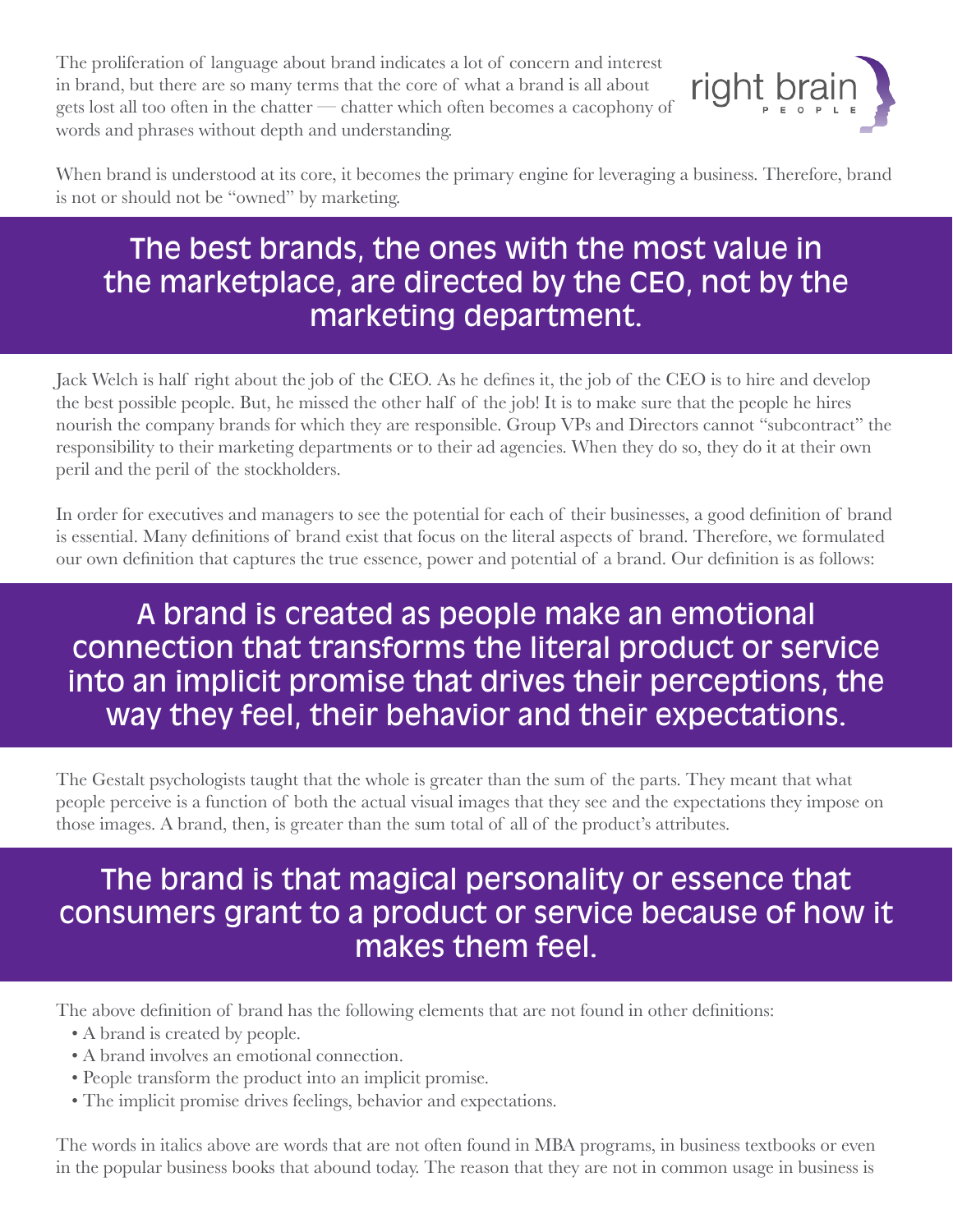that these words are mostly right brain words, referring to right brain processes that in general are poorly understood compared to the left brain processes with which most business people are more familiar. And it is no wonder that most people are more familiar with them, for that is what formal education in the USA and most of the developed world is almost entirely based on — left-brain skills and processes.

We address each of these elements and explain them, but first we want to single out a two-letter word in the definition — the word "as." The word "as" appears in the beginning of the definition: "A brand is created as people make an emotional connection…" This word is carefully chosen to reflect the dynamic process that is at work in a product or service becoming a brand. It does not happen overnight. It is an evolution. It cannot be managed in the literal sense of that word, at least not for very long after the process begins. It can be nudged, cajoled, protected, nourished and fed, but it cannot be managed in the ordinary sense of the word, because the people who begin to make the transformation are customers, not company employees!

Have you ever seen curling during the Winter Olympics? The players do not manage or control the stone. They start it in the right direction at the right speed as best they can as they poke, nudge, urge, cajole and then sweep it with a broom toward the spot in the "house" where they want it to go. It is an almost perfect metaphor for how executives must construe their powers and their job of caring for their brands.

A brand can be directed, nudged and nourished, but the belief that it can be managed ignores that the most important people in the world take over almost

immediately and become the driving force in the process. These people are consumers and customers! When executives realize how brands work and how they grow, they become servants of the people. Why?

First, consumers and customers last forever. Presumably, if the brand is any good at all, the people who use it will become lifetime proponents or even raving fans. And, their children will "inherit" their brands. They have more longevity than the stewards of the brand inside the company who will leave, be promoted or retire.

The second reason that executives and managers should see themselves as servants of the people is that consumers and customers begin to imbue the brand with characteristics and expectations not necessarily found in the company's written strategy for the brand. This transformation demonstrates why we say a brand cannot literally be managed. Actually, a great brand can provide direction for the company that nurtures it. How can a brand direct you and your company rather than the other way around? The brand does it by communicating with you through brand language. Brand language comes from what your customers tell you about your brand.

### Quite literally, customers will tell you what to do to nourish your brand, but only if you listen very carefully.

They will tell you how to grow the brand. While much can be done to manage a brand in the literal sense, brands can do the managing themselves when executives take their cues from the brand language used by customers. For this reason the company must include customers' expectations for the brand in its strategic plans. If not, the customers will feel betrayed and the brand will languish.



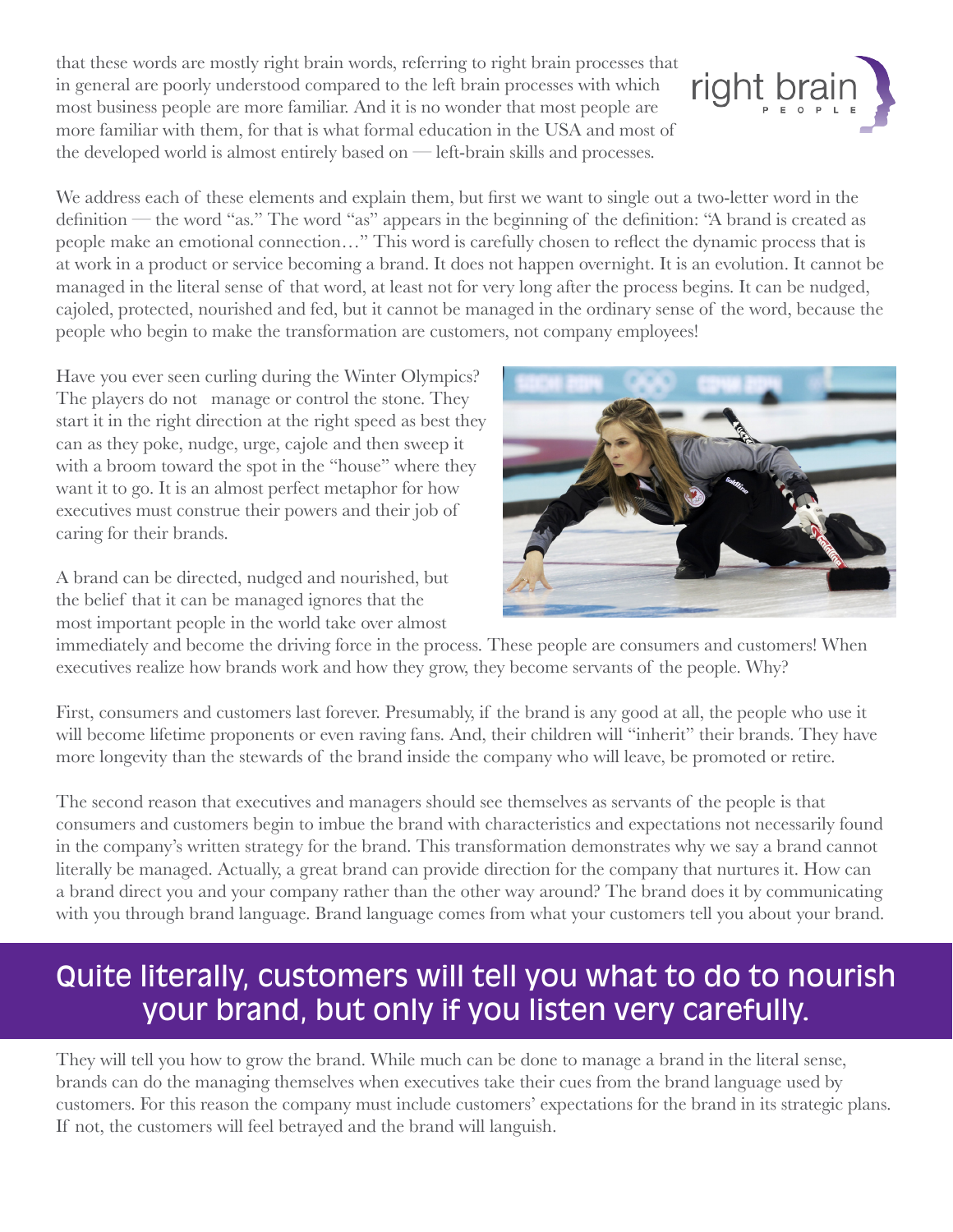## Emotional Connection

The heart of a brand is wrapped up with how it makes people feel — how they feel while thinking about it, while dreaming about having it, while looking at it, while

shopping for it, when taking it home for the first time, when experiencing it for the first time, while using it, while talking to other people about it, while other people are looking at it, etc. The feeling that they are seeking, usually without being consciously aware of what they are really looking for, is based on one or more of the many emotional needs we have identified through our research.

Everyone in marketing today is talking about the importance of nurturing an emotional connection with consumers. And everybody is right. But it is not so easy to find a marketer who will go beyond the overused term 'emotional connection' to understand how the connection is formed and what factors motivate people to connect to the brand and then to stay connected. To fully capitalize on the conventional wisdom about 'emotional connection', you have to discover the Emotional Needs that motivate consumers to become your customers and then to become your best customers. You also need to uncover the emotional barriers preventing consumers from trying and experiencing your brand, as well as the barriers blocking them from coming back again and again after that first trial.

There are hundreds of great examples of how the process works. Here are just a few examples of how people fulfill emotional needs through brands. There is the Need to Escape that is often fulfilled by adventurous activities at theme parks, often on hard iron rides. Then there is the Need for Community – a need fulfilled by a plethora of brands. Starbucks is one of them. Even Wal-Mart can meet this need although probably with a different segment of consumers. For these shoppers, just running into friends and neighbors makes them feel better.

Years ago Maybelline asked us to look at their annual survey results designed to track their brand against its primary competitors. We were surprised to a list of attributes that were almost entirely rational. After all, this is make-up. How much more emotional can a product category be? So, we conducted a Right Brain Research project designed to cover the landscape and go deep enough into the language women were using that we could recommend some powerful emotionally based attributes that they should be using to measure their brand's performance and perceived quality against their competitors. We heard words and phrases about controlling her look, but we could not find any control-related words on the list of attributes they were measuring.

They also asked us to conduct two quantitative surveys, one based on their "tried and true" attributes, the rational ones they had been using for years; and another survey based on the new emotionally based attributes. The results were overwhelmingly in favor of the emotionally based list and were so exciting to the brand team that they invited their President and their Vice-President into the conference room to show them. They were equally excited, so much so, that from that day forward they abandoned their list of rational attributes forever. In our work helping Maybelline fulfill customers' emotional needs, the brand skyrocketed to a 43% increase in their share of the mass market in decorative cosmetics.

Marketers can guess about the Psychological Dynamics that underpin the connection that their brands make with consumers. However, people naturally project their own needs and experiences when looking for answers

#### MAYBELLINE





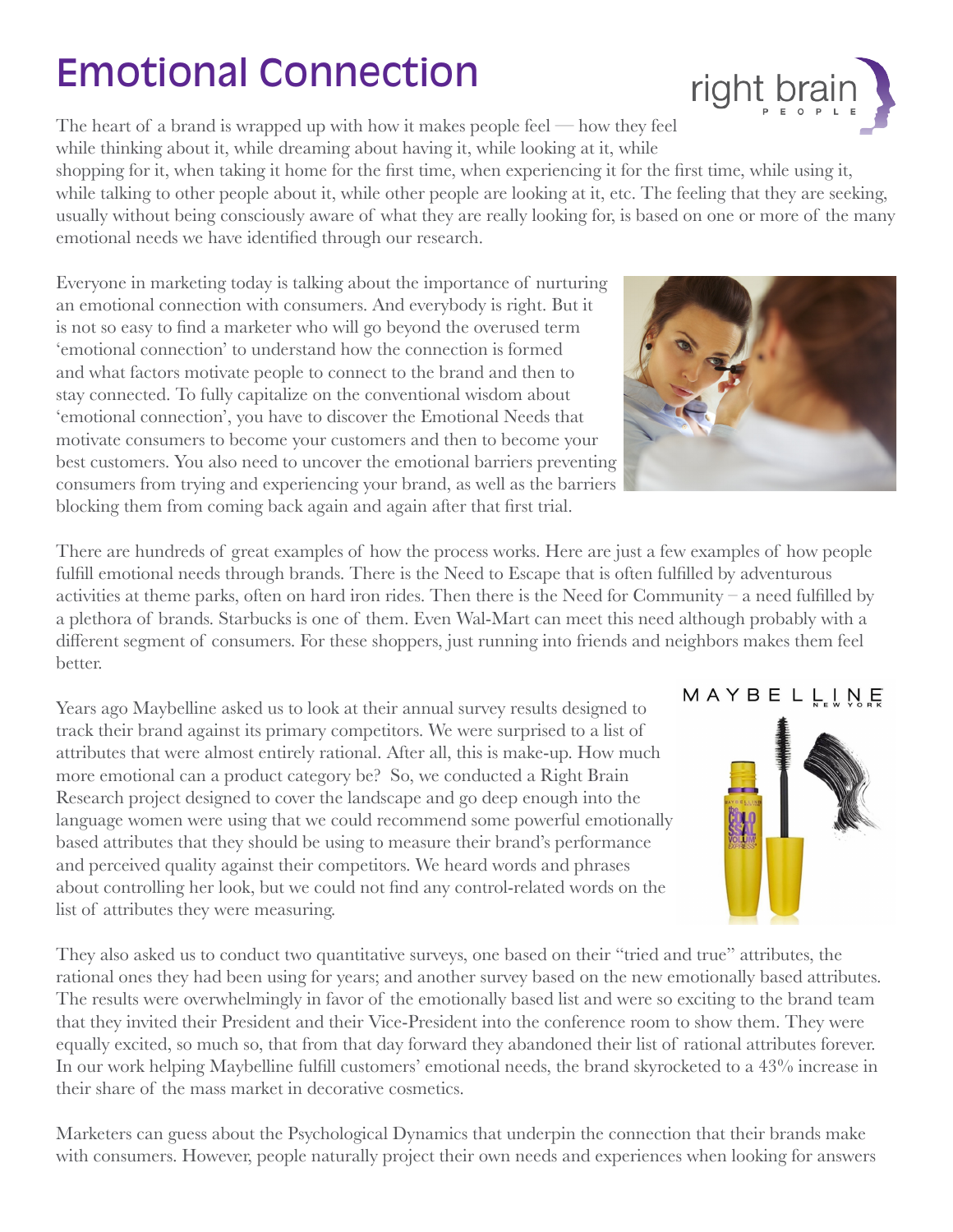so they are not qualified to do so without bias. Fortunately, over time, we have right bra developed time-tested methods of plumbing the depths of the minds of consumers and answering the riddle of why they buy and why they buy a specific brand. Our Right Brain Approach includes a methodology for guiding the discovery process, a comprehensive taxonomy of Emotional Needs and Emotional Barriers and a way for brand teams to translate the discoveries we make into powerful communication strategies.



As a product or service evolves, its brand gradually becomes more than its concrete attributes. It becomes more than the sum of its parts. The "more" that the brand becomes is the extra value that is being created. The extra value is the heart of the brand and it is what makes it the most valuable thing to any business.

Consider Starbucks. Starbucks is a coffee shop! Or is it? Of course it is, at least on a superficial level, but it is much more than that, at a deeper level. It is much more than an enclosed shop where one can pick up a quick cup of coffee. It is a great brand. Just look at how the stock price has performed over the past 15 years.

Everyone would agree, but try to articulate what there is about Starbucks that makes it a great brand. Doing so is not easy. The words come to the lips, but they do not always make a lot of sense. It is a struggle.



Go ahead now. Pause in your reading for a moment. Try to describe it. Try to explain it. Write it down.

Starbucks is a special place. Ah, the glorious aroma when you step into a Starbucks! There is magic in the experience, or it would not be enduring. But, it is difficult to articulate what makes Starbucks magical. Starbucks is an oasis that offers renewal and reward for people who are plagued by the demands of life. It is a part of the community, and allows people to gather, share ideas, and forget about time and obligations. It gives people permission to take a break and relax. It also allows people to spend time alone, engrossed in reading or work, while still being a part of the larger world around them.

You can see that Starbucks is much more than a place to buy coffee. The essence of the brand is rich and complex. The founders of Starbucks created a great brand using tacit knowledge and intuitive understanding of consumers. For a business to truly understand its brand, this tacit knowledge and understanding needs to be put into words. Without articulating the essence of the brand in this way, it cannot be communicated and the secrets of the brand are held forever in the minds and hearts of a few tenured employees. Without articulation, their understanding cannot be communicated, and as the company grows, decisions are made further and further away from the core of what made the brand so great in the first place, and decline may set in.

Howard Schultz, the CEO who turned Starbucks into a global success, returned to the company in 2008 to help it reconnect emotionally with its customer base. He had only been gone for a couple of years, but the company began to slow down. Why? Because he failed to articulate the secrets of the brand, so that they could be communicated to his successors.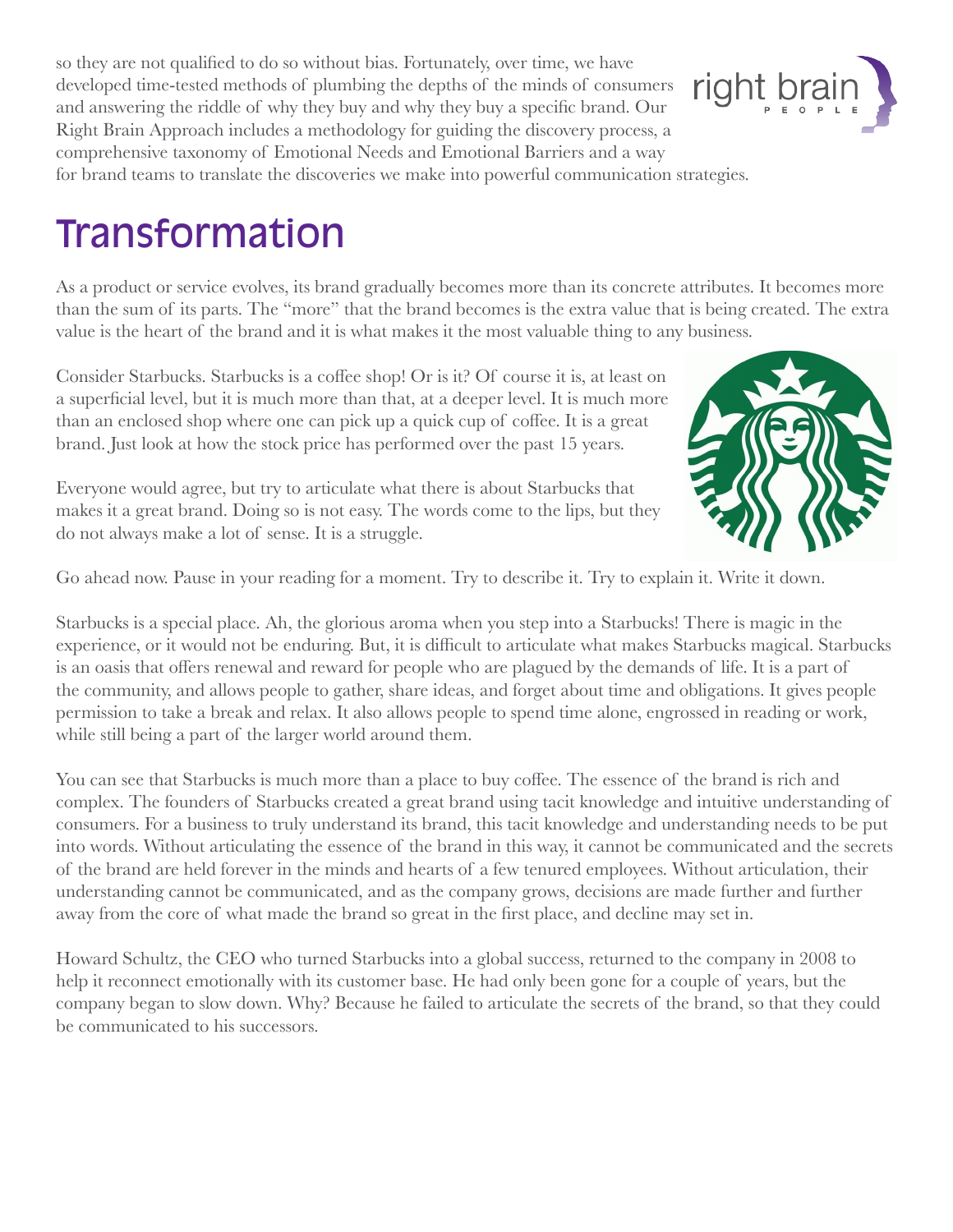## Implicit Promise



Once customers begin to transform the literal product or service into something more than the sum of its parts, the magical personality or essence that makes it

"more" begins to spread through word of mouth. The "more" is that little something that cues them that the brand can help them to feel the way that they want to feel.

### People begin to sense "the something more" on a tacit or implicit level. They intuit it or feel it, but do not overtly acknowledge it or articulate it.

They are not yet consciously aware of all of the benefits of the brand, even though they are responding to the benefits and are motivated by them.

During this stage of the development of a brand, the product is not a great brand yet, but it is on its way to becoming so. It is gathering adherents who will go out of their way and pay extra to experience the feeling that it offers them. The foundation is in place for building a great brand. Much work needs to be done, but the brand is now on its way!

For years, the FedEx tag line was "Absolutely, Positively!" This tag line also represented the promise of the brand, which is what made it so powerful and motivating. But, the company drifted away from the theme line as it changed advertising agencies. The extent to which the creative execution of advertising leaves this tag line behind, the more this company puts its brand integrity at risk. A basic rule for all businesses is as follows: Do not change your brand promise or theme line just because you change advertising agencies. And, never change it so much that it communicates a rational message or even a different emotionally based message, if the current one is resonating with people.

## Expectations

As time goes on and people talk to one another about the brand, they begin to articulate some of the benefits they are feeling when they buy and use it. As they do, the implicit promise comes closer to expectations which are more explicit and more easily communicated. People start to look for certain things when they encounter the brand. Above all they expect to feel a certain way at any of its touch points. The expectations are all of the little things that people look for in the brand. They look for some of them consciously as though relying on a checklist (left brain), and they look for others intuitively, driven by how they feel (right brain). They cannot put it all into words now. Indeed, they may never be able to put all of it into words, but they will know for sure when the brand lets them down. They will know when it does not come through for them and when it betrays them. And, they will tell others about their disappointments.

Great brands just do a better job than their competitors of fulfilling people's expectations and delivering the emotional benefits that motivate them to be in the category in the first place. They differentiate themselves and emerge from the rest of the pack by delivering the emotional benefits sought by the customer a little better than competitive brands.

This lesson is a difficult one for most marketers to grasp. They often ask us to find an attribute that they can own. Many times this is possible, but many times it is not a matter of owning an attribute, certainly